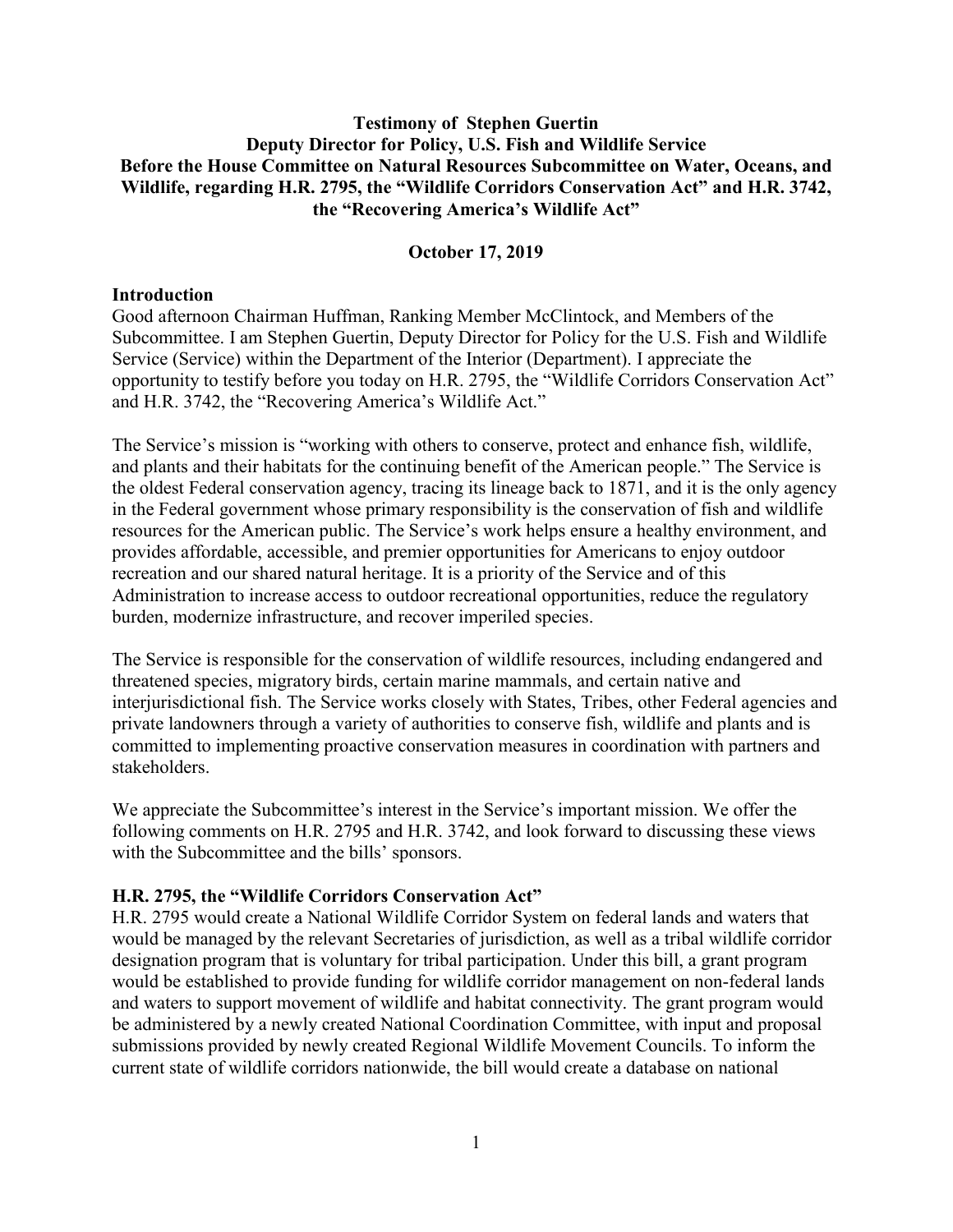wildlife corridors. The database would include the best scientific data and information available and have requirements to ensure the protection of proprietary information.

Habitat loss and fragmentation are widely recognized as among the most important threats to biodiversity. The continued viability of many wildlife populations is dependent on populations' continual ability to move, including daily movements among local resources, migrations between seasonal ranges, long-range dispersal supporting gene flow, and species range shifts over time in response to changing conditions. In 2018 the Secretary of the Interior issued Secretarial Order 3362 (S.O. 3362, or Order) to improve habitat quality in western big game winter range and migration corridors for antelope, elk, and mule deer. S.O. 3362 was issued to foster improved collaboration with states and private landowners as well as facilitate the use of science to guide focused habitat conservation activities on the highest priority habitats within a respective state. Migration patterns of these species can cover hundreds of miles and cross all types of land, including federal, private, state, and tribal. S.O. 3362 seeks to help with many aspects of solving the challenges encountered along the pathways of these migratory routes.

The Service continues to support the collaborative work with state wildlife agencies. A limiting factor for many of the western state wildlife agencies is the lack of data, analysis, or mapping to identify the corridors. In the full spirt of collaboration, the Service and the Bureau of Land Management (BLM) are funding a second round of research proposals providing up to \$300,000 per state for the priority research projects submitted by the 11 states identified in the Order. Furthermore, the Service and BLM provide funding support for habitat conservation projects through the National Fish and Wildlife Foundation's Migration Corridor grant program, which was established in 2018, as well as corridor and conservation projects on private land through the Service's Partners for Fish and Wildlife Program. The United States Geological Survey (USGS) is working collaboratively with States and the Western Association of Fish and Wildlife Agencies (WAFWA) and Department bureaus to facilitate data compilation and analyses necessary to map big game migration corridors across the West. This includes transfer of technical information to State wildlife agencies and other Federal biologists on the tools and methods available to analyze migration corridor data.

The implementation of the Order has increased awareness of the issues surrounding wildlife corridors, including highway-wildlife interactions. As wildlife move across landscapes, they intersect with human movements and development via roadways, train tracks, and other structures. Corridor improvement measures aimed at reducing wildlife-vehicle collisions and other road impacts on wildlife connectivity have proven an effective means of both protecting human safety and preventing wildlife mortality, while providing dispersal opportunities to a wide array of wildlife.

Working respectfully with full recognition of the states' authority to manage elk, deer, and pronghorn has resulted in strong support of S.O. 3362 by state wildlife agencies. For example, the Western Governors Association passed a policy resolution on "Wildlife Migration Corridors and Habitat" that specifically references S.O. 3362, the Western Association of Fish and Wildlife Agencies recently established a "Migration Workgroup" that specifically recognizes S.O. 3362, and State fish and wildlife agencies are diligently working on compiling information and data for the development of a second iteration of the S.O. 3362 State Action Plans. The Service, BLM,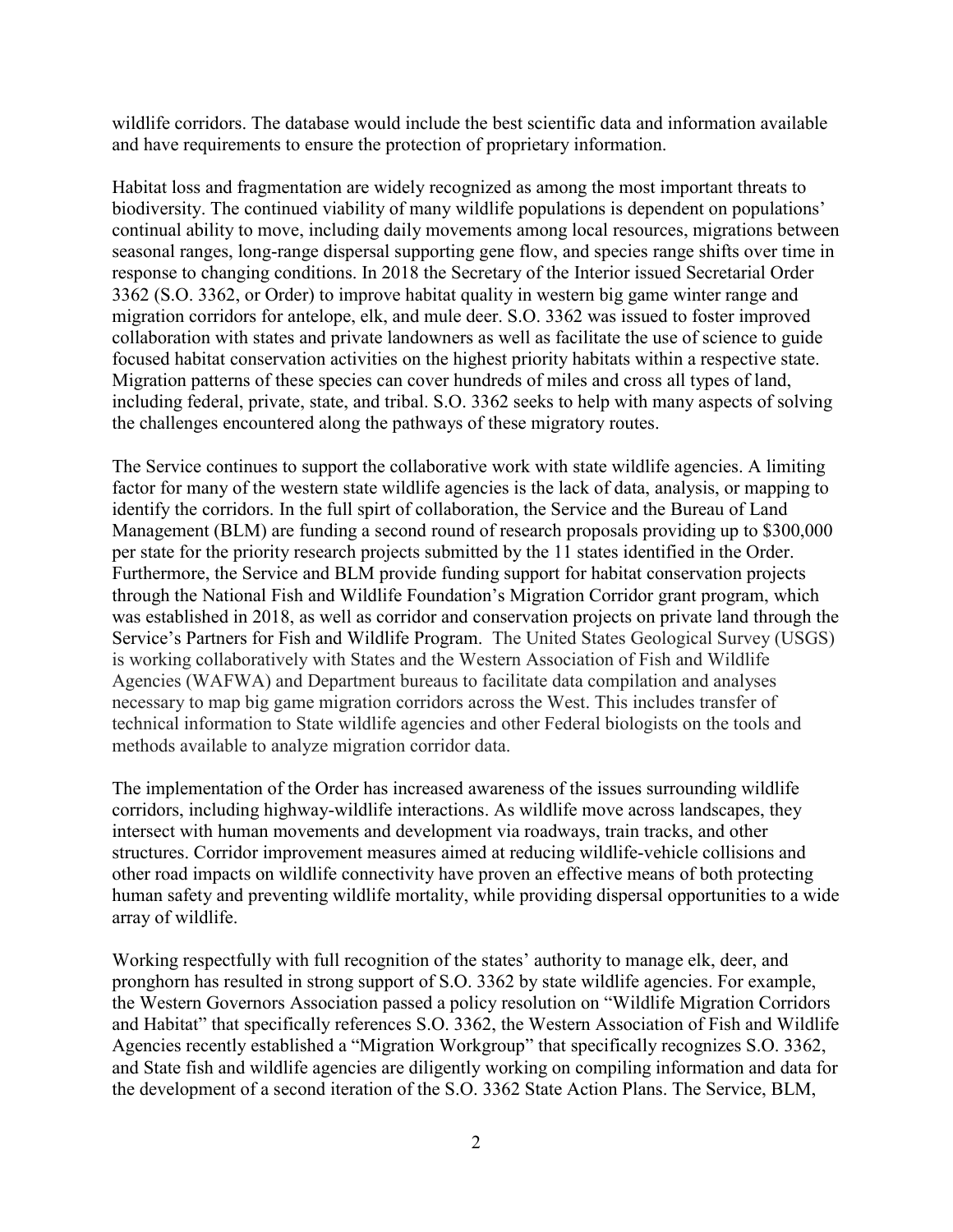and U.S. Geological Survey continue the focused implementation of the Order to help the states identify priority corridors, and to focus limited habitat conservation dollars on the most important areas within a respective state.

Voluntary and non-regulatory landscape conservation has been a successful approach across the country. Several provisions in H.R. 2795 emphasize this collaborative approach, including: the Wildlife Movement Grant Program; the Wildlife Corridors Stewardship Fund – though the National Fish and Wildlife Foundation currently serves that role well; and the Tribal Wildlife Corridor initiative. We welcome the opportunity to work with the Subcommittee to ensure any corridor legislation complements and does not deter the existing work of the Service and our sister bureaus as we continue to work with states and other partners to improve the habitat conditions in migration corridors.

# **H.R. 3742, the "Recovering America's Wildlife Act"**

H.R. 3742 proposes to redirect \$1.3 billion annually from existing revenue in the general treasury fund to States and Territories for fish and wildlife conservation, and \$97.5 million for Tribal fish and wildlife conservation. The funding would provide States and Territories with critical resources necessary to implement their wildlife action plans—which all 50 States and six territories have developed—to support species of greatest conservation need identified in these plans. Tribes would also be provided critical funding to develop, implement or enhance Tribal fish and wildlife conservation programs to manage Tribal species of greatest conservation need.

The bill would apportion the revenues to States, Territories, and Tribes to support continued wildlife-dependent recreation opportunities, to recover endangered and threatened species, to reduce the future need to list species as threatened or endangered, and to bolster collaborative, proactive fish and wildlife conservation activities, among other purposes. The Service would administer the Act through an annual apportionment of 1.85 percent, or roughly \$24 million, in administrative funding.

The Service applauds and supports State and Territory conservation efforts. As a critical partner in the effort to conserve our nation's natural resources, State and Territory fish and wildlife agencies develop State Wildlife Action Plans (SWAP), which provide a roadmap for conservation within their jurisdiction. SWAPs were developed as a requirement of two programs created by Congress: the Wildlife Conservation and Restoration Program and the State Wildlife Grant program. Both programs provide federal funding for conserving wildlife and their habitats before they become too rare or costly to restore, and identifying their Species of Greatest Conservation Need.

The Wildlife Conservation and Restoration Program, which H.R. 3742 would amend, was enacted as an amendment to the landmark Pittman-Robertson Wildlife Restoration Act. The State Wildlife Grant program was created through the congressional appropriations process. Under both programs, the Service distributes funds to State fish and wildlife agencies based on each state's population and land area. The federal funds must be matched by funding from state or other nonfederal sources. Although the Wildlife Conservation and Restoration Program was authorized as a permanent program, funding was only provided for the first year, while federal funding has continued to be appropriated to the State Wildlife Grants program.